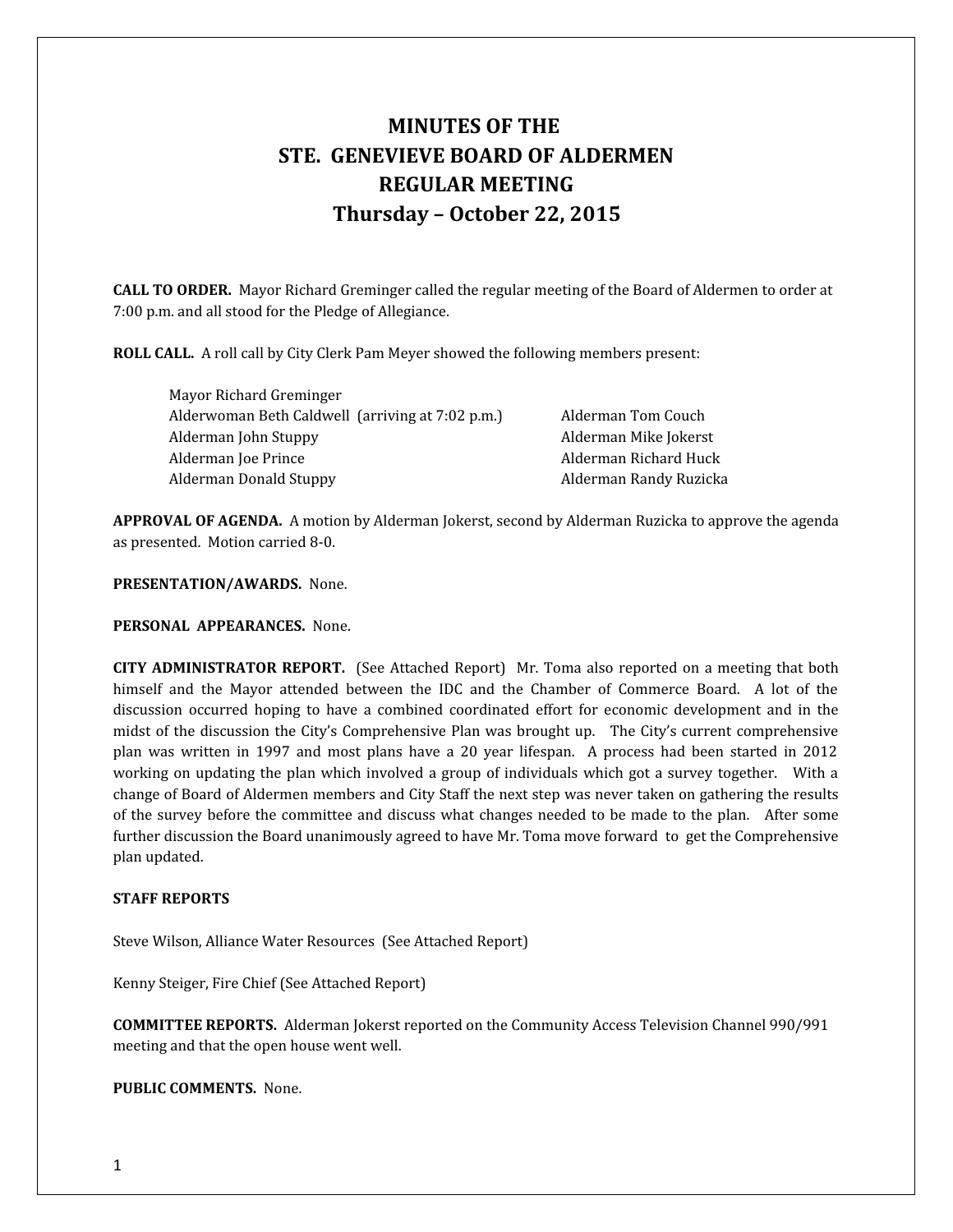## **CONSENT AGENDA**

**Minutes – Board of Aldermen – Regular Meeting – October 8, 2015.** A motion by Alderman D. Stuppy, second by Alderman J. Stuppy to approve the minutes of the regular meeting of October 8, 2015. Motion carried 8-0.

**Minutes – Board of Aldermen – Closed Session – October 8, 2015.** A motion by Alderman D. Stuppy, second by Alderman Prince to approve the minutes of the Closed Session meeting of October 8, 2015. Motion carried 8-0.

**Approval of Treasurers Report – September 2015.** A motion by Alderman Prince, second by Alderman D. Stuppy to approve the Treasurer's Report for September 2015. Motion carried 8-0.

**RESOLUTION 2015 – 49. A RESOLUTION WITH RESPECT TO THE ANNEXATION OF A CERTAIN UNINCORPORATED AREA.** A motion by Alderman Couch, second by Alderman Ruzicka to approve Resolution 2015 – 49. Motion carried 8-0.

## **OLD BUSINESS.**

## **NEW BUSINESS.**

**BILL NO. 4066. AN ORDINANCE APPROVING CHANGE ORDER NO. 3 IN THE AMOUNT OF \$34,537.20 AND A FINAL CONTRACT AMOUNT OF \$966,589.20 ON THE CONTRACT WITH T. DRURY, CONTRACTING INC. OF BLOOMSDALE, MISSOURI FOR THE STE. GENEVIEVE WATER MAIN REPLACEMENT PROJECT NO. 14-5960. 1st Reading.** A motion by Alderman Jokerst, second by Alderman Prince, Bill No. 4066 was placed on its first reading, read by title only, considered and passed with a 8-0 vote of the Board of Aldermen.

**BILL NO. 4067. AN ORDINANCE APPROVING A BUDGET AMENDMENT TO THE CITY OF STE. GENEVIEVE FISCAL YEAR 2016 BUDGET RELATING TO THE FEDERAL LEVEE FUND BUDGET #45. 1st Reading.** A motion by Alderman Huck, second by Alderman Jokerst, Bill No. 4067 was placed on its first reading, read by title only, considered and passed with a 8-0 vote of the Board of Aldermen.

**BILL NO. 4068. AN ORDINANCE APPROVING A BUDGET AMENDMENT TO THE CITY OF STE. GENEVIEVE FISCAL YEAR 2016 BUDGET RELATING TO THE SEWER FUND BUDGET #31. 1st Reading.** A motion by Alderman Huck, second by Alderman Jokest, Bill No. 4067 was placed on its first reading, read by title only, considered and passed with a 8-0 vote of the Board of Aldermen.

**BILL NO. 4069. AN ORDINANCE APPROVING A BUDGET AMENDMENT TO THE CITY OF STE. GENEVIEVE FISCAL YEAR 2016 BUDGET RELATING TO THE WATER FUND BUDGET #30. 1st Reading.** A motion by Alderman Prince, second by Alderwoman Caldwell, Bill No. 4069 was placed on its first reading, read by title only, considered and passed with a 8-0 vote of the Board of Aldermen.

**BILL NO. 4070. AN ORDINANCE OF THE CITY OF STE. GENEVIEVE AUTHORIZING THE MAYOR TO ENTER INTO A CONTRACT WITH LAPPE CEMENT FINISHING, INC., OF PERRYVILLE MISSOURI IN THE**